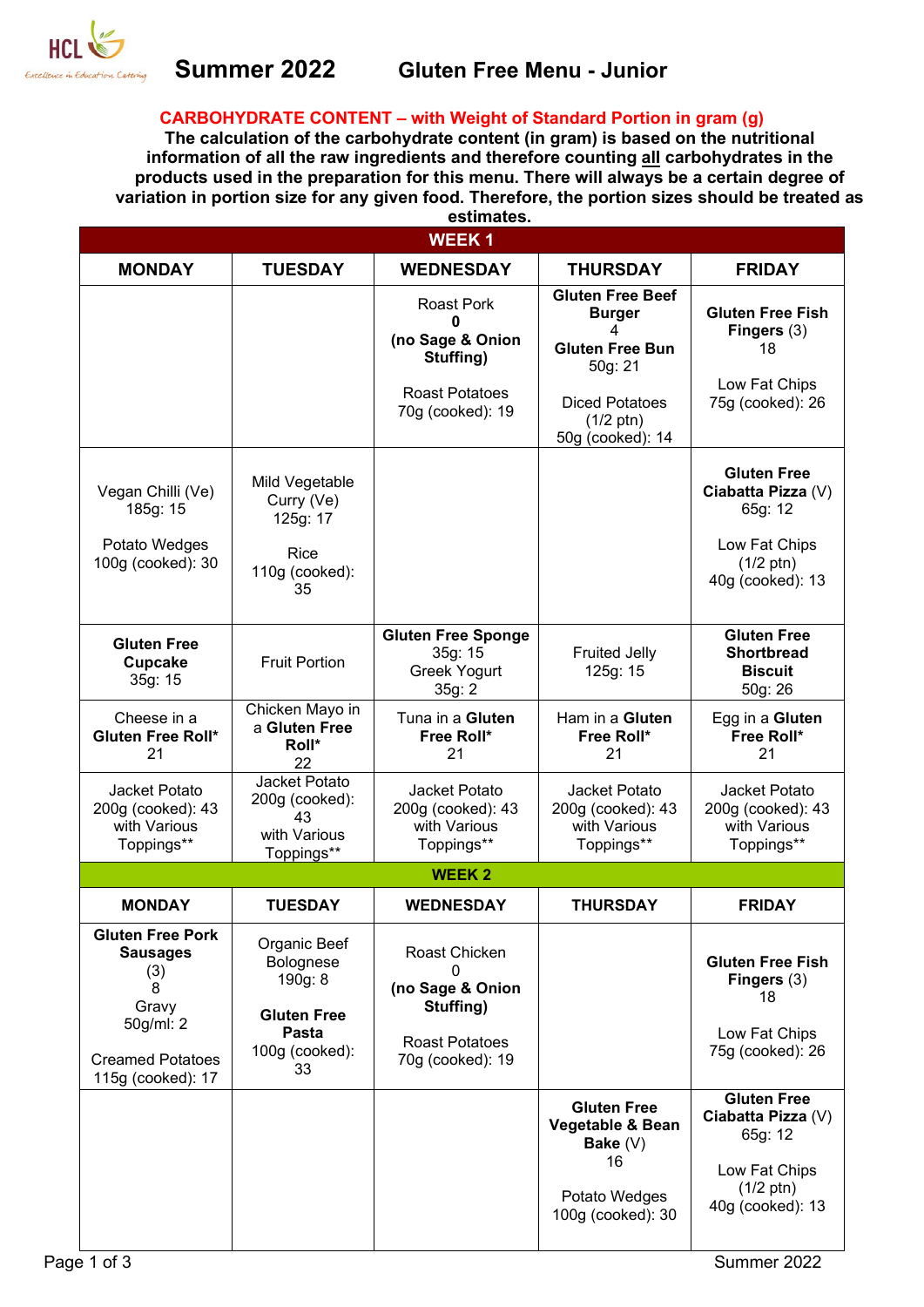| <b>Gluten Free</b><br>Sponge<br>35g: 15<br><b>Greek Yogurt</b><br>35g: 2              | <b>Fruit Portion</b>                                                                                                                         | <b>Strawberry Mousse</b><br>40g: 8<br><b>Gluten Free</b><br><b>Shortbread Finger</b><br>20g: 11 | <b>Fruited Jelly</b><br>125g: 15                                              | <b>Gluten Free</b><br><b>Shortbread</b><br><b>Biscuit</b><br>50g: 26                                            |
|---------------------------------------------------------------------------------------|----------------------------------------------------------------------------------------------------------------------------------------------|-------------------------------------------------------------------------------------------------|-------------------------------------------------------------------------------|-----------------------------------------------------------------------------------------------------------------|
| Tuna in a Gluten<br>Free Roll*<br>21                                                  | Chicken Mayo in<br>a Gluten Free<br>Roll*<br>22                                                                                              | Ham in a Gluten<br>Free Roll*<br>21                                                             | Cheese in a<br><b>Gluten Free Roll*</b><br>21                                 | Egg in a Gluten<br>Free Roll*<br>21                                                                             |
| Jacket Potato<br>200g (cooked): 43<br>with Various<br>Toppings**                      | Jacket Potato<br>200g (cooked):<br>43<br>with Various<br>Toppings**                                                                          | Jacket Potato<br>200g (cooked): 43<br>with Various<br>Toppings**                                | Jacket Potato<br>200g (cooked): 43<br>with Various<br>Toppings**              | Jacket Potato<br>200g (cooked): 43<br>with Various<br>Toppings**                                                |
|                                                                                       |                                                                                                                                              | <b>WEEK3</b>                                                                                    |                                                                               |                                                                                                                 |
| <b>MONDAY</b>                                                                         | <b>TUESDAY</b>                                                                                                                               | <b>WEDNESDAY</b>                                                                                | <b>THURSDAY</b>                                                               | <b>FRIDAY</b>                                                                                                   |
| <b>Gluten Free</b><br><b>Chicken Grill</b><br>9<br>Potato Wedges<br>100g (cooked): 30 | <b>Quorn Frankfurter</b><br>(V)<br>(1)<br>2<br><b>Gluten Free Roll</b><br>50g: 21<br><b>Diced Potatoes</b><br>$(1/2 \text{ ptn})$<br>50g: 21 | Roast Gammon<br>0<br><b>Roast Potatoes</b><br>70g (cooked): 19                                  | <b>Plain Beef Mince</b><br>0<br><b>Gluten Free Pasta</b><br>100g (cooked): 33 | <b>Crispy Coated</b><br>Salmon<br>8<br>Potato Wedges<br>100g (cooked): 30                                       |
|                                                                                       | Tomato &<br>Chickpea Ragu<br>(Ve)<br>175g: 15<br><b>Gluten Free</b><br>Pasta<br>100g (cooked):<br>33                                         |                                                                                                 |                                                                               | <b>Gluten Free</b><br>Ciabatta Pizza (V)<br>65g: 12<br>Potato Wedges<br>$(1/2 \text{ ptn})$<br>50g (cooked): 15 |
| <b>Gluten Free</b><br>Sponge<br>35g: 15                                               | <b>Fruit Portion</b>                                                                                                                         | <b>Gluten Free</b><br>Cupcake<br>35g: 15<br><b>Greek Yogurt</b><br>35g: 2                       | <b>Fruited Jelly</b><br>125g: 15                                              | <b>Gluten Free</b><br><b>Shortbread</b><br><b>Biscuit</b><br>50g: 26                                            |
| Tuna in a Gluten<br>Free Roll*<br>21                                                  | Cheese in a<br><b>Gluten Free</b><br>Roll*<br>21                                                                                             | Chicken Mayo in a<br>Gluten Free Roll*<br>22                                                    | Ham in a Gluten<br>Free Roll*<br>21                                           | Egg in a Gluten<br>Free Roll*<br>21                                                                             |
| Jacket Potato<br>200g (cooked): 43<br>with Various<br>Toppings**                      | Jacket Potato<br>200g (cooked):<br>43<br>with Various<br>Toppings**                                                                          | Jacket Potato<br>200g (cooked): 43<br>with Various<br>Toppings**                                | Jacket Potato<br>200g (cooked): 43<br>with Various<br>Toppings**              | Jacket Potato<br>200g (cooked): 43<br>with Various<br>Toppings**                                                |

# **The numbers in the menu are referring to the total amount of carbohydrates in grams.**

*\*Gluten Free Roll 50g: 21 CHO (if baked by HCL on location)*